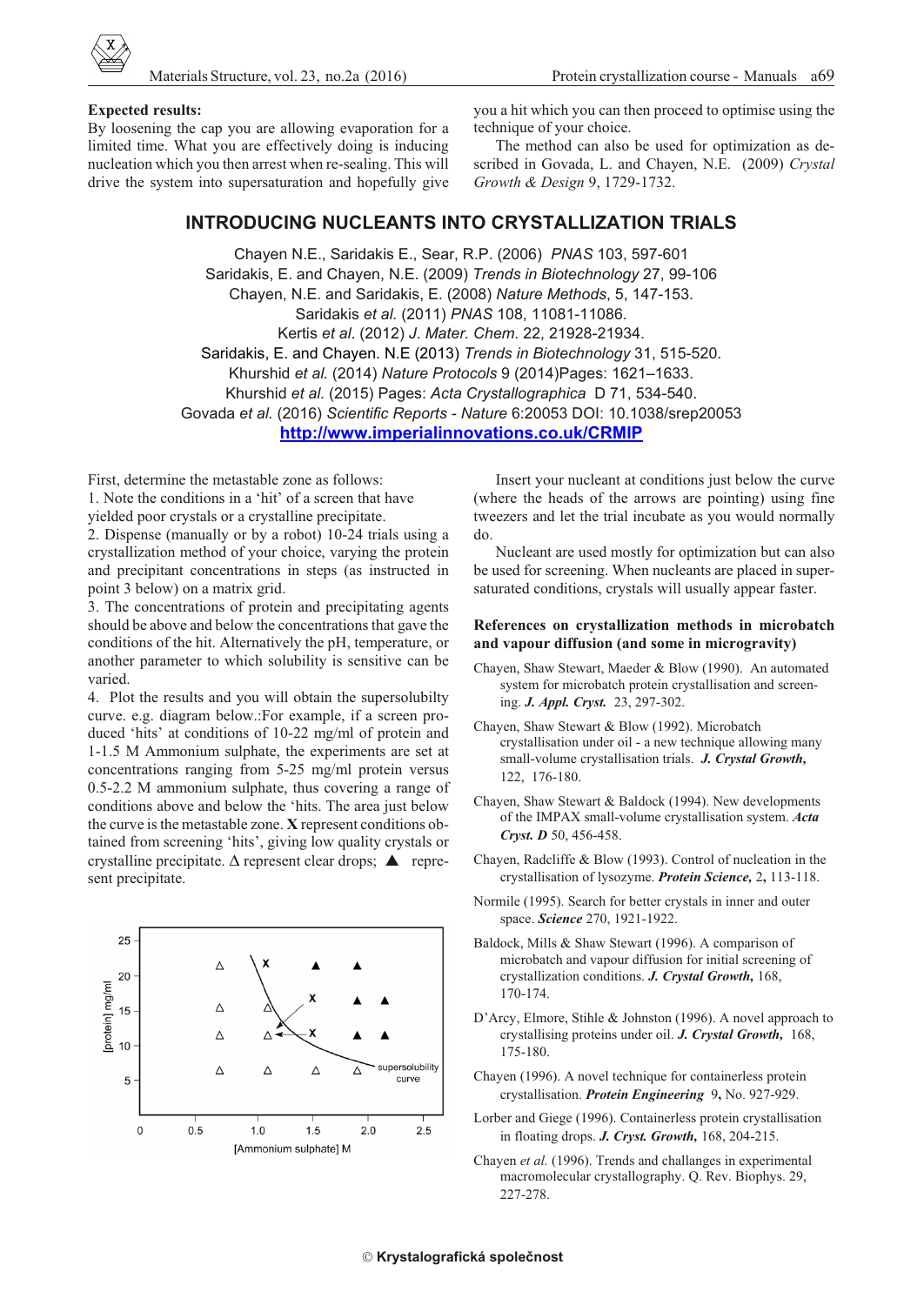



## moleculardimensions.com

#### **MD2-07 Naomi's Nucleant**

Towards a 'universal' nucleant for protein crystallization, Developed and patented at Imperial College London, the most effective nucleant of any material tested.

### Method of use:

- Simply add a single grain\* to a crystallization drop.<br>Easy to place with fine tweezers or a whisker.
- Use in screening or optimization to nucleate supersaturated conditions.
- Use in optimization where excessive nucleation occurs (i.e. lots of tiny crystals). Back off the precipitant concentration to the metastable zone and then use a grain to nucleate.
- Negates twinning. Protein crystals are easily detached from the
- nucleant using a whisker or a cryo loop.

### Introduction

This material (bio-glass) (CaO-P<sub>2</sub>O<sub>5</sub>-SiO<sub>2</sub>) has a highly porous surface with cavities of similar sizes to proteins It is hypothesised that the cavities entrap protein molecules, thereby encouraging nucleation and crystal formation.



Scanning electron micrograph<br>showing the highly porous<br>nature of this material.

To date Naomi's Nucleant has facilitated the<br>crystallization of 14 proteins, the highest number reported for any single nucleant. Many of these roteins have proven difficult to crystallize and some of these, including membrane proteins, have only been crystallized in the presence of Naomi's Nucleant.

In addition to test proteins those proteins that can be named are: multi drug resistance protein (a membrane modified cyclodextrine, oxyntomodulin, protein) protein), moainea cycloaextrine, oxyntomoauiin,<br>myosin binding protein C, lobster shell a-crustacyanin,<br>c-phycocyanin, a-actinin actin binding protein. Several other proteins have also been crystallized but cannot be named at this time.

Often the crystals obtained were of increased diffracting quality compared to those resulting from standard techniques. For example myosin binding<br>protein C diffracted to 1.6Å compared to 3Å.



Crystals (arrowed) of β-lactamase<br>grown on a grain of Naomi's<br>Nucleant by Rosalida leone at<br>imperial.College, London.

Crystals of lobster shell erysuns or lobset shell<br>a-crustacyanin grown on a grain of<br>Naomi's Nucleant.

#### **Contact Us**

Molecular Dimensions Ltd. would be very grateful if investigators were prepared to provide feedback on<br>their own experiences with Naomi's Nucleant. Crystallization reports or pictures can be e-mailed to enquiries@moleculardimensions.com

#### References:

Chayen, N.E., Saridakis, E. and Sear R. Experiment and theory for heterogeneous nucleation of protein<br>crystals in a porous medium. PNAS (2006) 103, 597- $601$ 

Saridakis, E. and Chayen N.E., Towards a 'universal' bundleant for protein crystallization. Trends in<br>Biotechnology (2009) 27, 99-106<br>Eisenstein, M. The shape of things. *Nature Methods*  $(2007)$  4, 95-101.

\* Please note: There is a wide variety of grain sizes

in each vial. Every grain is useable as a nucleant -<br>even the very small ones (which are still much larger than a protein molecule!)

| Ordering information |                      |        |
|----------------------|----------------------|--------|
| Naomi's Nucleants    | 1 vial               | MD2-07 |
| (approx 3mg)         | (approx. 300 grains) |        |
| Fine tweezers        |                      | MD9-25 |

# Molecularly Imprinted polymers

<http://www.imperialinnovations.co.uk/CRMIP>

- Chayen (1997). A novel technique to control the rate of vapour diffusion, giving larger protein crystals. *J. Appl. Cryst.* 30, 198-202.
- Chayen (1997) The role of oil in macromolecular crystallization. **Structure** 5, 1269-1274.
- Chayen (1998) Comparative studies of protein crystallisation by vapour diffusion and microbatch. *Acta Cryst. D54*, 8-15.
- Chayen, N.E. and Helliwell, J.R., "Protein Crystallography: the Human Genome in 3 - D" *Physics World* 11 (1998), 43-48.
- Chayen, N.E., "Novel Methodology in the Crystallisation of Biological Macromolecules" J. Cryst. Growth 198/199 (1999) 649-655.
- Chayen, N.E. and Helliwell, J.R., "Space-grown Crystals May Prove their Worth" *Nature* 398, (1999) 20.
- Chayen, N.E. "New Trends in Macromolecular Crystallisation" *Re search Trends* (1999) 5, 141-149.
- Saridakis, E. and Chayen, N.E. "Improving protein crystal quality by de coupling nucleation and growth in vapour diffusion". *Protein Science* (2000), 9 755-757.
- Jovine L. (2000) A simple technique to control macromolecular crystal nucleation efficiently using a standard vapour-diffusion set up *J. Appl. Cryst*. 33, 988-989.
- Chayen, N.E. and Saridakis E. (2001) Is Lysozyme the ideal model protein? *J. Cryst. Growth* 232, 262-264.
- Chayen, N.E., Saridakis, E., El-Bahar, R. and Nemirovsky, Y.  $(2001)$  Porous silicon: an effective nucleation-inducing material for protein crystallisation. *J. Mol Biol*, 312, 591-595.
- Moreno, A., Saridakis, E. and Chayen, N.E. (2002) Combination of oils and gels for enhancing the growth of protein crys tals. *J Appl Cryst***.** 35, 140-142.
- Chayen, N.E. (2002) Tackling the bottleneck of protein crystallization in the post-genomic era *Trends in Biotechnol*. 20, 98.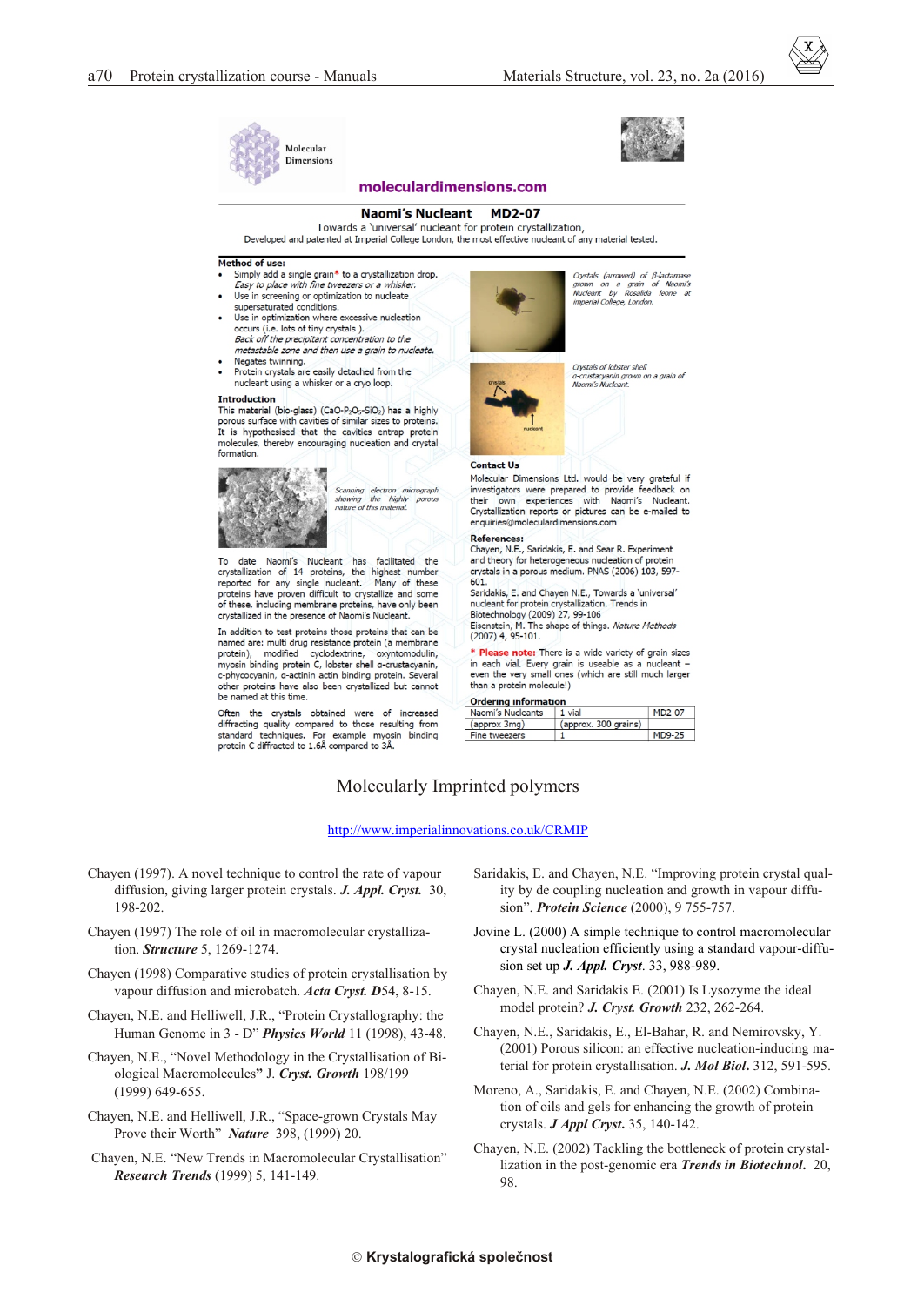Chayen, N.E. and Saridakis, E. (2002) Protein crystallization for Genomics: Towards High Throughput Optimisation Techniques. *Lead Article Acta Cryst D* 58, 921-927.

Chayen, N.E. and Helliwell, J.R., (2002) "Protein Crystallization in Microgravity: Are We Reaping the Full Benefit of Outer Space? Annal. New York Academy of Sciences 594, 591-597.

Cianci, M., Rizkallah, P.J., Olczak, A., Raftery, J., Chayen, N.E., Zagalsky, P.F. & Helliwell, J.R. (2002) "The Molecular Basis of the Coloration Mechanism in Lobster Shell: Beta Crustalcyanin at 3.2 A Resolution." *PNAS* 99, 9795-9800.

Chayen, NE. and Hilgenfeld, R. (2002) Crystallization Comes of Age *Trends in Biotechnol*. 20, 320-321.

Saridakis, E., Dierks, K., Moreno, A., Dieckmann, M. W. M. and Chayen, N.E. (2002) Separating Nucleation and Growth in Protein Crystallization Using Dynamic Light Scattering *Acta Cryst D* 58, 1597-1600.

Nield, J., Rizkallah, P., Barber, J. and Chayen, N.E. (2003) The 1.45  $\acute{L}$  Three-dimensional Structure of C-Phycocyanin from the Thermophilic Cyanobacterium Synechococcus Elongatus *J. Struct. Biol.* 141, 149-155 (and Front cover).

Dunlop, K.V. and Hazes B. (2003) When less is more: a more efficient vapour diffusion protocol *Acta Cryst. D59*, 1797-1800.

Saridakis, E. and Chayen, N.E. (2003) Systematic Improvement of Protein Crystals by Determining the Supersolubility Curves of Phase Diagrams *Biophys J.* 84, 1218-1222.

Chayen N.E. (2003) Protein Crystallisation for Genomics: Throughput versus Output *J. Structural and Functional Genomics*4, 115-120.

D'Arcy, A., MacSweeney, A. and Haber, A. (2004) Practical aspects of using the microbatch method in screening conditions for protein crystallization. Methods 34 (3) 323-328.

Nneji, G.A. and Chayen, N.E. (2004) A crystallization plate for controlling evaporation in hanging drops *J. Appl. Cryst.* 37, 502-503.

Chayen, N.E. (2004) Turning Protein Crystallization from an Art into a Science *Current Opinion in Structural Biology* 14, 577-583.

Chayen, N.E. (2005) Methods for separating nucleation and growth in protein crystallization *Progress in Biophysics* and Molecular Biology 88, 329-337.

Chayen N.E., Saridakis, E. and Sear, R.P. (2006). Experiment and theory for heterogeneous nucleation of protein crystals in a porous medium. *Proc. Natl. Acad. Sci. USA*. 103: 597-601.

Chayen, N.E. (2006) "Optimization Techniques for Automation and High throughput" Methods in Molecular Biology, 363, 1, 175-190.

Chayen, N.E. "Automation of non-conventional crystallization techniques for screening and optimization" Chapter 3 in "Macromolecular Crystallography, Conventional and High-throughput Methods" Sanderson, M. and Skelly, J. ed. (Oxford University Press) pp 4-58 2007.

Helliwell, J.R. and Chayen, N.E. (2007). "A down to-Earth Approach. Nature 448, 58-59.

Materials Structure, vol. 23, no.2a (2016) Protein crystallization course - Manuals a<sup>71</sup>

Khurshid, S., Govada, L. and Chayen, N.E. (2007) "Dynamic screening experiments to maximize hits for crystallization" *Crys tal Growth & De sign* 7, 2171-2175.

Chayen, N.E. and Saridakis, E. (2008) "Protein crystallization: From purified protein to diffraction-quality crystal" *Nature Meth ods*, 5, 147-153.

Saridakis, E. and Chayen, N.E. (2009) "Towards a 'Universal' Nucleant for Protein Crystallization" *Trends in Biotechnology* 27, 99-106.

Govada, L. and Naomi E. Chayen, N.E. (2009) "Crystallization by Controlled Evaporation Leading to High Resolution Crystals of the C1 Domain of Cardiac Myosin Binding Protein-C (cMyBP-C)" Crystal Growth & Design 9, 1729-1732.

Chayen, N.E. (2009) High Throughput Protein Crystallization. Advances in Protein Chemistry and Structural Biology, 77, 1-22.

Bolanos-Garcia, V.M. and Chayen, N. E. (2010) New directions in conventional methods of protein crystallization. *Progress in Biophysics and Molecular Biology* 101, 3-12.

Khurshid, S., Govada, L. and Chayen, N.E. (2007) "Dynamic screening experiments to maximize hits for crystallization" *Crys tal Growth & De sign* 7, 2171-2175.

Chayen, N.E. and Saridakis, E. (2008) "Protein crystallization: From purified protein to diffraction-quality crystal" *Nature Meth ods*, 5, 147-153.

Chayen, N.E. (2009) Rigorous Filtration for Protein Crystallization. *J. Appl. Cryst.* 42, 743–744.

Saridakis, E. and Chayen, N.E. (2009) "Towards a 'Universal' Nucleant for Protein Crystallization" Trends in Biotech*nol ogy* 27, 99-106.

Govada, L. and Naomi E. Chaven, N.E. (2009) "Crystallization by Controlled Evaporation Leading to High Resolution Crystals of the C1 Domain of Cardiac Myosin Binding Protein-C (cMyBP-C)" Crystal Growth & Design 9, 1729-1732.

Chayen, N.E. (2009) High Throughput Protein Crystallization. *Ad vances in Pro tein Chem is try and Struc tural Bi ol ogy,* **77**, 1-22.

Bolanos-Garcia, V.M. and Chayen, N. E. (2010) New directions in conventional methods of protein crystallization. *Progress in Biophysics and Molecular Biology* 101, 3-12.

Khurshid, S., Haire, L.F. and Chayen, N.E. (2010) Automated seeding for the optimization of crystal quality. *J Appl. Cryst.* **43**, 752–756.

Boudjemline, et al. (2011) Use of Dual Polarisation Interferometry as a diagnostic tool for protein crystallisation. Anal. *Chem.* **83**, 7881–7887.

Garcia-Caballero et al. (2011). Optimization of Protein Crystallization: The OptiCryst Project. *Cryst. Growth Des.* 11, 2112–2121.

Shaw Stewart et al. (2011) Random Microseeding: A Theoretical and Practical Exploration of Seed Stability and Seeding Techniques for Successful Protein Crystallization. *Crystal Growth & De sign* 11, 3432–3441.

Saridakis et al. (2011) Protein crystallization facilitated by molecularly imprinted polymers. Proc. Natl. Acad. Sci. USA **108**, 11081-11086.